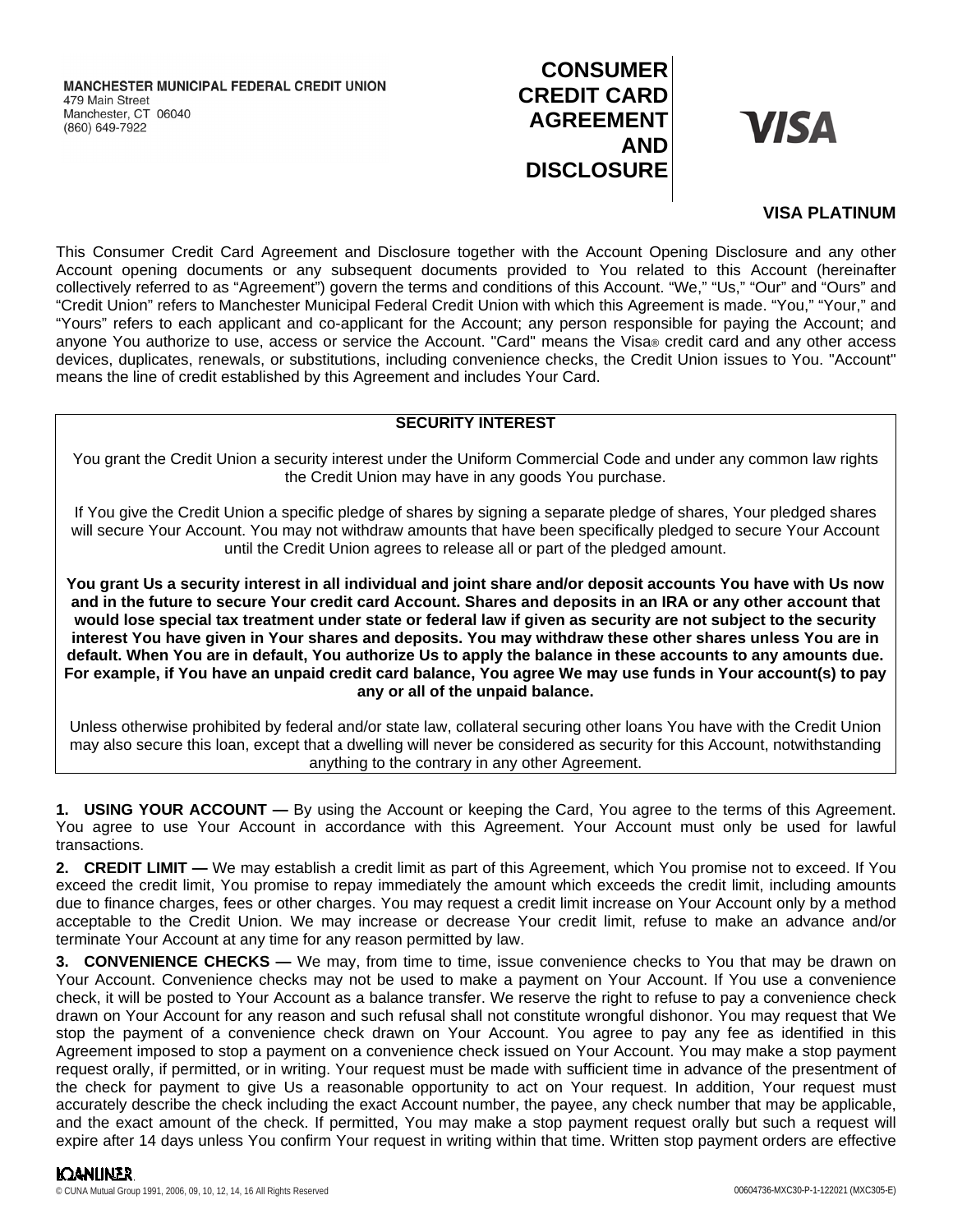only for six months and may be renewed for additional six month periods by requesting in writing that the stop payment order be renewed. We are not required to notify You when a stop payment order expires.

If We re-credit Your Account after paying a check over a valid and timely stop payment order, You agree to sign a statement describing the dispute with the payee, to assign to Us all of Your rights against the payee or other holders of the check and to assist Us in any legal action.

You agree to indemnify and hold Us harmless from all costs and expenses, including attorney's fees, damages, or claims, related to Our honoring Your stop payment request or in failing to stop payment of an item as a result of incorrect information provided to Us or the giving of inadequate time to act upon a stop payment request. Note: A convenience check is not a check as that term is defined under the Uniform Commercial Code. It is an advance from Your credit card Account with Us and Your stop payment rights are provided under this Agreement with Us.

**4. REPAYMENT —** You promise to repay all amounts You owe under this Agreement. Your promise to repay includes all transactions made to Your Account by You or anyone You authorize to use Your Account as well as all interest charges and fees.

For each billing period, You must pay at least the Minimum Payment Due by the Payment Due Date.

The Minimum Payment Due is 3.00% of Your total New Balance, or \$30.00, whichever is greater, plus any amount past due and any amount by which You have exceeded Your applicable credit limit. If Your total New Balance is less than \$30.00, then Your Minimum Payment Due is the amount of the total New Balance.

You may pay more frequently, pay more than the Minimum Payment Due or pay the total New Balance in full.

If You make extra or larger payments, You are still required to make at least the Minimum Payment Due each month Your Account has a balance (other than a credit balance). The Credit Union may delay replenishing Your credit limit until the date the payment is posted or the Credit Union confirms the payment has cleared.

Your payment of the required Minimum Payment Due may be applied to what You owe the Credit Union in any manner the Credit Union chooses, as permitted by applicable law. If You make a payment in excess of the required Minimum Payment Due, the Credit Union will allocate the excess amount first to the balance with the highest annual percentage rate ("APR") and any remaining portion to the other balances in descending order based on applicable APR, unless otherwise prescribed by applicable law. We may accept checks marked "payment in full" or with words of similar effect without losing any of Our rights to collect the full balance of Your Account with Us.

**5. INTEREST AND FINANCE CHARGES —** We will begin charging You interest on purchases and balance transfers on the date the transaction is posted to Your Account. We will begin charging You interest on cash advances on the date of the transaction or the first day of the billing cycle in which the transaction is posted to Your Account, whichever is later (transaction date). However, We will not charge You any interest on new purchases or balance transfers if Your Account had a zero or credit balance at the beginning of that billing cycle, or You paid the entire new balance on the previous cycle's billing statement by the Payment Due Date of that statement. To avoid an additional finance charge on the balance of Your Account, You must pay the entire new balance on the billing statement by the Payment Due Date of that statement.

### **How We Calculate Your Balance:**

Interest charges on Your Account are calculated separately for purchases, balance transfers and cash advances ("Transaction Type"). We figure the interest charge for each Transaction Type by applying the periodic rate to each corresponding "average daily balance." To get the "average daily balance" for a Transaction Type We take the beginning balance for that Transaction Type each day, add any new transactions of that type, and subtract any unpaid interest or other finance charges and any applicable payments or credits. This gives Us the daily balance for each Transaction Type. Then, for each Transaction Type, We add up all the daily balances for the billing cycle and divide each total by the number of days in the billing cycle. This gives Us the "average daily balance" for each Transaction Type.

**6. FEES —** In addition to the periodic rate, additional fees may be imposed on Your Account. If applicable to Your Account, the fee amounts and explanations are disclosed on the Account Opening Disclosure accompanying this Agreement.

**7. FOREIGN TRANSACTIONS —** Purchases and cash advances made in foreign currencies will be debited from Your Account in U.S. dollars. The exchange rate between the transaction currency and the billing currency used for processing international transactions is a rate selected by Visa from a range of rates available in wholesale currency markets for the applicable transaction date, which rate may vary from the rate Visa itself receives, or the rate mandated by the government or governing body in effect for the applicable transaction date. The exchange rate used on the transaction date may differ from the rate that would have been used on the processing date or cardholder statement posting date.

A fee (finance charge), calculated in U.S. dollars, will be imposed on all foreign transactions, including purchases, cash advances, and credits to Your Account. A foreign transaction is any transaction that You complete or a merchant completes on Your Card outside of the United States, with the exception of U.S. military bases, U.S. territories, U.S. embassies, or U.S. consulates. Transactions completed by merchants outside of the United States are considered foreign transactions, regardless of whether You are located inside or outside the United States at the time of the transaction. The Foreign Transaction Fee is set forth on the Account Opening Disclosure accompanying this Agreement.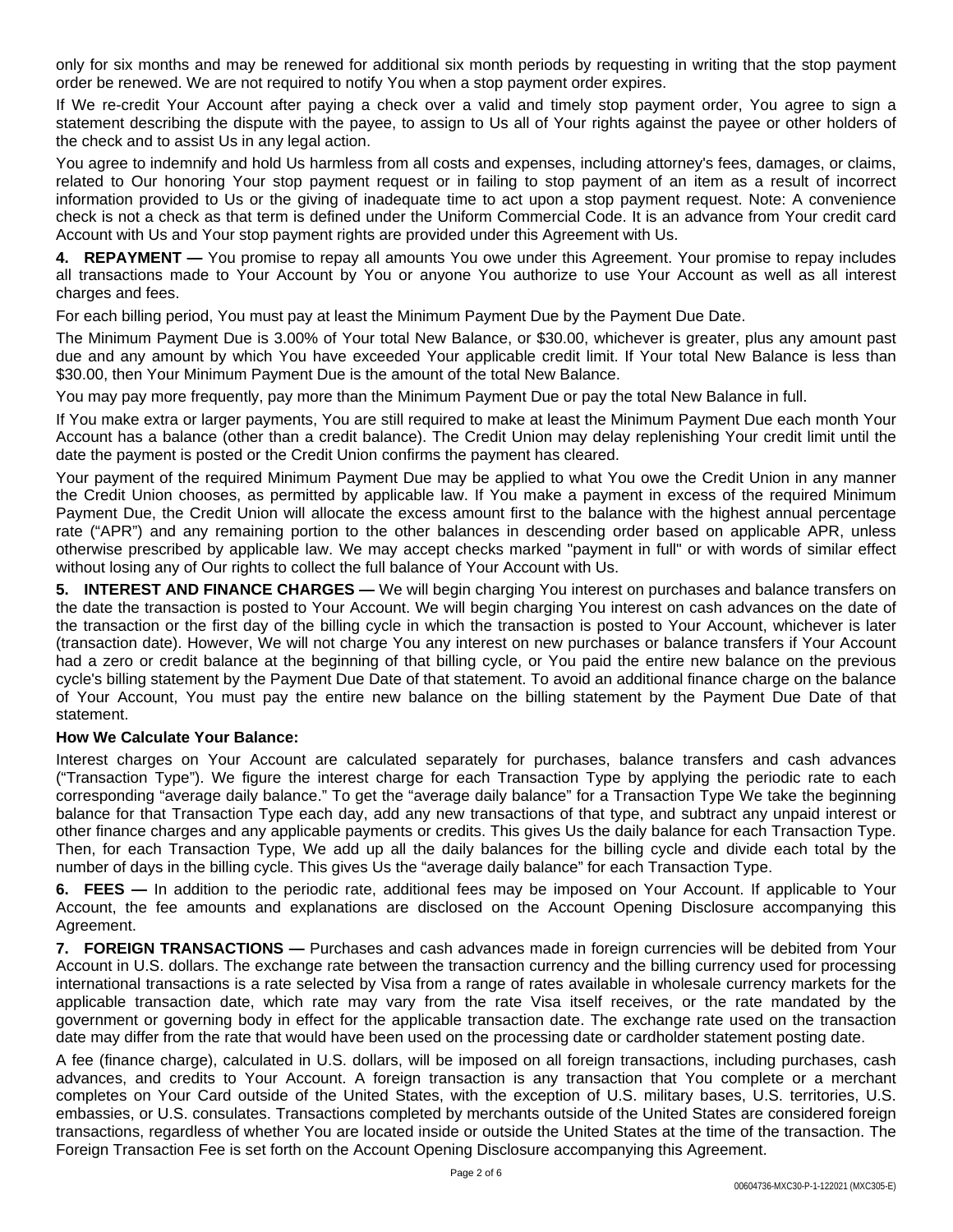**8. AUTHORIZATIONS —** We do not guarantee authorization of a transaction, either by Us or by a third party, even if You have sufficient credit available. You agree that We will not be liable for failing to give an authorization. We also reserve the right to limit the number of transactions that may be approved in one day. We reserve the right to deny certain transactions for any reason and at Our sole discretion, including for default, suspected fraudulent or unlawful activity, internet gambling or any indication of increased risk related to the transaction or the Account. You agree that We have no requirement to notify You of the specific reason We denied a transaction. If We detect unusual or suspicious activity, We may suspend Your credit privileges until We can verify the activity, or We may close the Account.

**9. INFORMATION UPDATING SERVICE AND AUTHORIZATIONS —** If You have authorized a merchant to bill charges to Your Card on a recurring basis, it is Your responsibility to notify the merchant in the event Your Card is replaced, Your Account information (such as Card number or expiration date) changes, or Your Account is closed. However, if Your Card is replaced or Your Account information changes, You authorize Us, without obligation on Our part, to provide the updated Account information to the merchant in order to permit the merchant to bill recurring charges to Your Card. You authorize Us to apply such recurring charges to Your Card until You notify Us that You have revoked authorization for the charges to Your Card.

Your Card is automatically enrolled in an information updating service. Through this service, Your updated Account information (such as Card number or expiration date) may be shared with participating merchants to facilitate continued recurring charges. Updates are not guaranteed before Your next payment to a merchant is due. You are responsible for making direct payment until recurring charges resume. To revoke Your authorization allowing Us to provide updated Account information to a merchant, please contact Us.

**10. PREAUTHORIZED CHARGES —** We may suspend preauthorized recurring charges with merchants if, for example, Your Card is lost or stolen, You default, or We change Your Account for any reason. If preauthorized recurring charges are suspended, You are responsible for making direct payment for such charges until You contact the merchant to reinstate recurring charges.

**11. DEFAULT —** You will be in default under this Agreement if You fail to pay the Minimum Payment Due by its Payment Due Date; pay by a check or similar instrument that is not honored or that We must return because it cannot be processed; pay by automatic debit that is returned unpaid; make any false or misleading statements in any credit application or credit update; file for bankruptcy; or die. You will also be in default if You fail to comply with the terms of this Agreement or any other Agreement You have with Us.

If You default, We may close Your Account and require You to pay any unpaid balance immediately, subject to applicable law. In this Agreement and on Your Credit Card Application, You gave Us a security interest in all individual or joint share and/or deposit accounts with the Credit Union and authorized Us, if You defaulted, to apply the balance in these accounts to any amounts due. You agree We may rely on Your agreement and authorization to, upon Your default, apply any balance to any amounts due on Your Account.

**12. LIABILITY FOR UNAUTHORIZED USE-LOST/STOLEN CARD NOTIFICATION —** If You notice the loss or theft of Your credit card or a possible unauthorized use of Your Card, You should write to Us immediately at 479 Main St., , Manchester,, CT, 06040 or call Us at (800) 322-8472, seven days a week 24 hours a day or (860) 649-7922, Monday through Friday 8:30 a.m. to 4:00 p.m.

You will not be liable for any unauthorized use that occurs after You notify Us. You may, however, be liable for unauthorized use that occurs before Your notice to Us. You will have no liability for unauthorized use unless You are found to be fraudulent or negligent in the handling of Your Account or Card. In any case, Your liability for unauthorized transactions will not exceed \$50.

**13. CHANGING OR TERMINATING YOUR ACCOUNT —** As permitted by law, the Credit Union may change the terms of this Agreement and any attached Disclosure from time to time. Notice of any change will be given in accordance with applicable law. To the extent permitted by law, changes to the Agreement may apply to Your existing account balance as well as to future transactions.

**Arizona, California, Idaho, Louisiana, New Mexico, Nevada, Texas, Washington, and Wisconsin Residents -** Either You, Your spouse or the Credit Union may terminate this Agreement at any time, but termination by You, Your spouse or the Credit Union will not affect Your obligation to pay the account balance plus any finance and other charges You or Your spouse owe under this Agreement. Your obligation to pay the account balance plus any finance and other charges You owe under this agreement are subject to all applicable laws and regulations regarding repayment requirements. The Card or Cards You receive remain the property of the Credit Union and You must recover and surrender to the Credit Union all Cards upon request or upon termination of this Agreement whether by You or the Credit Union.

**Residents of all other states -** Either You or the Credit Union may terminate this Agreement at any time, but termination by You or the Credit Union will not affect Your obligation to pay the account balance plus any finance and other charges You owe under this Agreement. Your obligation to pay the account balance plus any finance and other charges You owe under this agreement are subject to all applicable laws and regulations regarding repayment requirements. The Card or Cards You receive remain the property of the Credit Union and You must recover and surrender to the Credit Union all Cards upon request or upon termination of this Agreement whether by You or the Credit Union.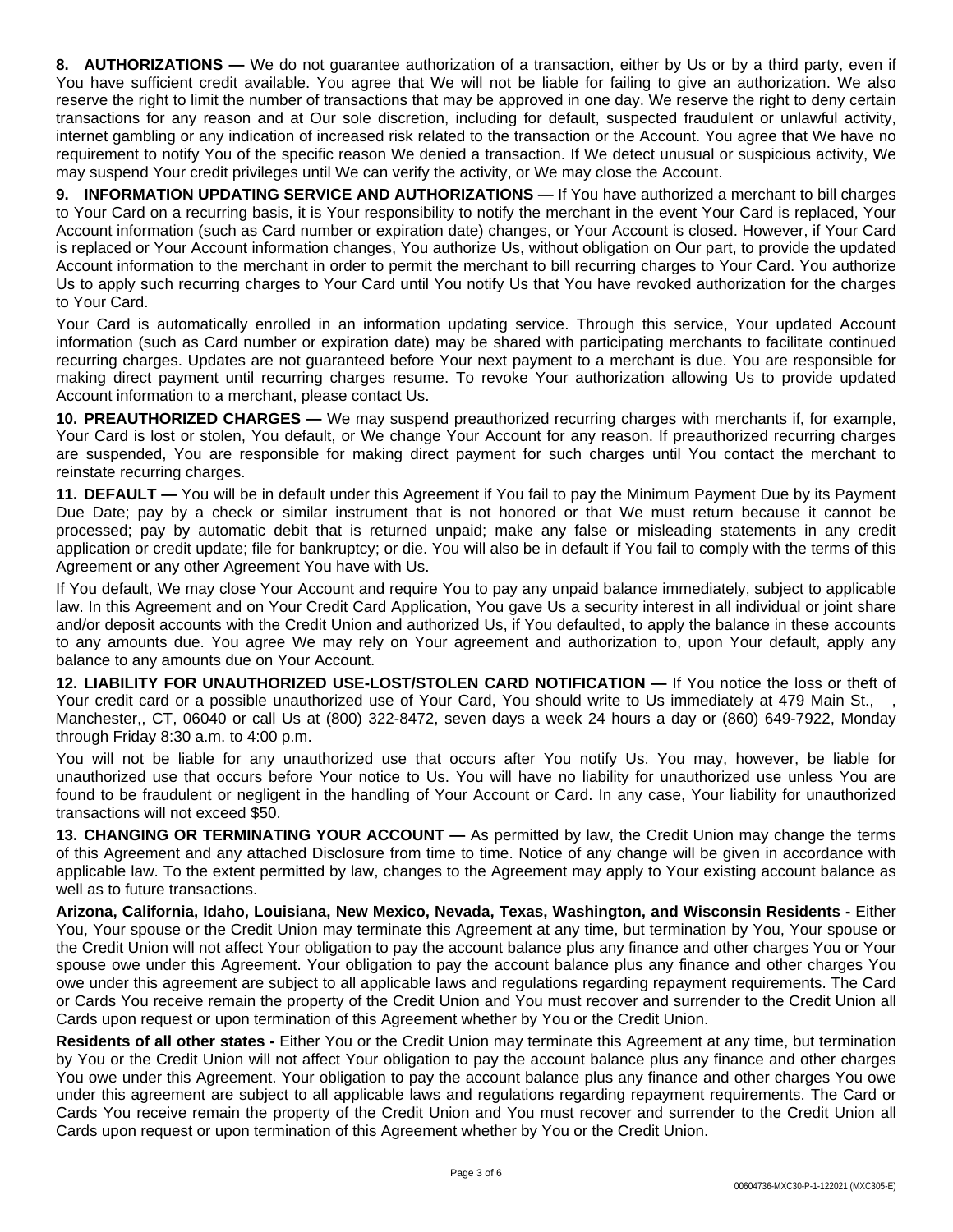**14. AUTHORIZED USERS —** Upon Your request, We may issue additional Cards for authorized users that You designate. You must notify Us in writing of any termination of an authorized user's right to access Your Account. Your notice must include the name of the authorized user and Your Account number and/or any subaccount number issued to the authorized user along with the authorized user's Card and any convenience or other access checks issued to the authorized user. If You cannot return the authorized user's Card or access checks and if You request Your Account to be closed, We will close Your Account and You may apply for a new Account. Alternatively, We may, at Our sole discretion, issue You a new Account number and a new Card.

**15. CREDIT REPORTS —** You authorize the Credit Union to obtain credit reports and any other information We may need to verify Your identity and use of the Account when opening Your Account and for any update, increase, renewal, extension, collection, or review of Your Account. You authorize the Credit Union to disclose information regarding Your Account to credit bureaus and creditors who inquire about Your credit standing.

**16. JOINT ACCOUNTS —** If this is a joint Account, each of You will be individually and jointly responsible for paying all amounts owed under this Agreement. This means that the Credit Union can require any one of You individually to repay the entire amount owed under this Agreement. Each of You authorizes the other(s) to make transactions on the Account individually. Any one of You may terminate the Account and the termination will be effective as to all of You.

**17. EFFECT OF AGREEMENT —** This Agreement is the contract which applies to all transactions on Your Account even though the sales, cash advances, credit or other slips You sign or receive may contain different terms.

**18. SEVERABILITY AND FINAL EXPRESSION —** This Agreement is the final expression of the terms and conditions of Your Account. This written Agreement may not be contradicted by evidence of any alleged oral Agreement. Should any part of this Agreement be found to be invalid or unenforceable, all other parts of this Agreement shall remain in effect and fully enforceable to the fullest extent possible under this Agreement.

**19. ILLEGAL TRANSACTIONS PROHIBITED —** You agree that You will not use Your Card for any transaction, including any type of electronic gambling transaction through the Internet, that is illegal under applicable federal, state, or local law.

Even if You use Your Card for an illegal transaction, You will be responsible for all amounts and charges incurred in connection with the transaction. This paragraph shall not be interpreted as permitting or authorizing any transaction that is illegal.

**20. APPLICABLE LAW —** The terms and enforcement of this Agreement shall be governed by federal law and the law of Connecticut.

**21. ENFORCING THIS AGREEMENT —** We can delay in enforcing or fail to enforce any of Our rights under this Agreement without losing them.

**22. COLLECTION COSTS —** If We refer collection of Your Account to a lawyer who is not Our salaried employee, You are liable for any reasonable attorney's fees We incur, plus the costs and expenses of any legal action, as further disclosed on this Agreement, or to the extent allowed by law.

**23. ASSIGNMENT —** We may assign any or all of Our rights and obligations under this Agreement to a third party.

**24. CALIFORNIA RESIDENTS —** A married applicant may apply for a separate Account. Applicants: 1) may, after credit approval, use the credit card Account up to its credit limit; 2) may be liable for amounts extended under the plan to any joint applicant. As required by law, You are hereby notified that a negative credit report reflecting on Your credit record may be submitted to a credit reporting agency if You fail to fulfill the terms of Your credit obligations.

**25. FLORIDA RESIDENTS — You (borrower) agree that, should We obtain a judgment against You, a portion of Your disposable earnings may be attached or garnished (paid to Us by Your employer), as provided by Florida and Federal law.**

**26. MARYLAND RESIDENTS —** To the extent, if any, that Maryland law applies to Your Account, We elect to offer Your Card Account pursuant to Title 12, Subtitle 9 of the Maryland Commercial Law Article.

**27. MISSOURI RESIDENTS — Oral Agreements or commitments to loan money, extend credit or to forbear from enforcing repayment of a debt including promises to extend or renew such debt are not enforceable. To protect You (borrower(s)) and Us (creditor) from misunderstanding or disappointment, any Agreements We reach covering such matters are contained in this writing, which is the complete and exclusive statement of the Agreement between Us, except as We may later agree in writing to modify it.**

**28. NEW YORK RESIDENTS —** We may obtain a credit report in connection with this Account, including for any review, modification, renewal or collections associated with this Account. Upon Your request, You will be informed whether such report was requested and, if so, the name and address of the consumer reporting agency furnishing the report. New York residents may contact the New York State Department of Financial Services at 800.342.3736 or www.dfs.ny.gov to obtain a comparative listing of credit card rates, fees and grace periods.

29. OHIO RESIDENTS — The Ohio laws against discrimination require that all creditors make credit equally available to all creditworthy customers and that credit reporting agencies maintain separate credit histories on each individual upon request. The Ohio Civil Rights Commission administers compliance with this law.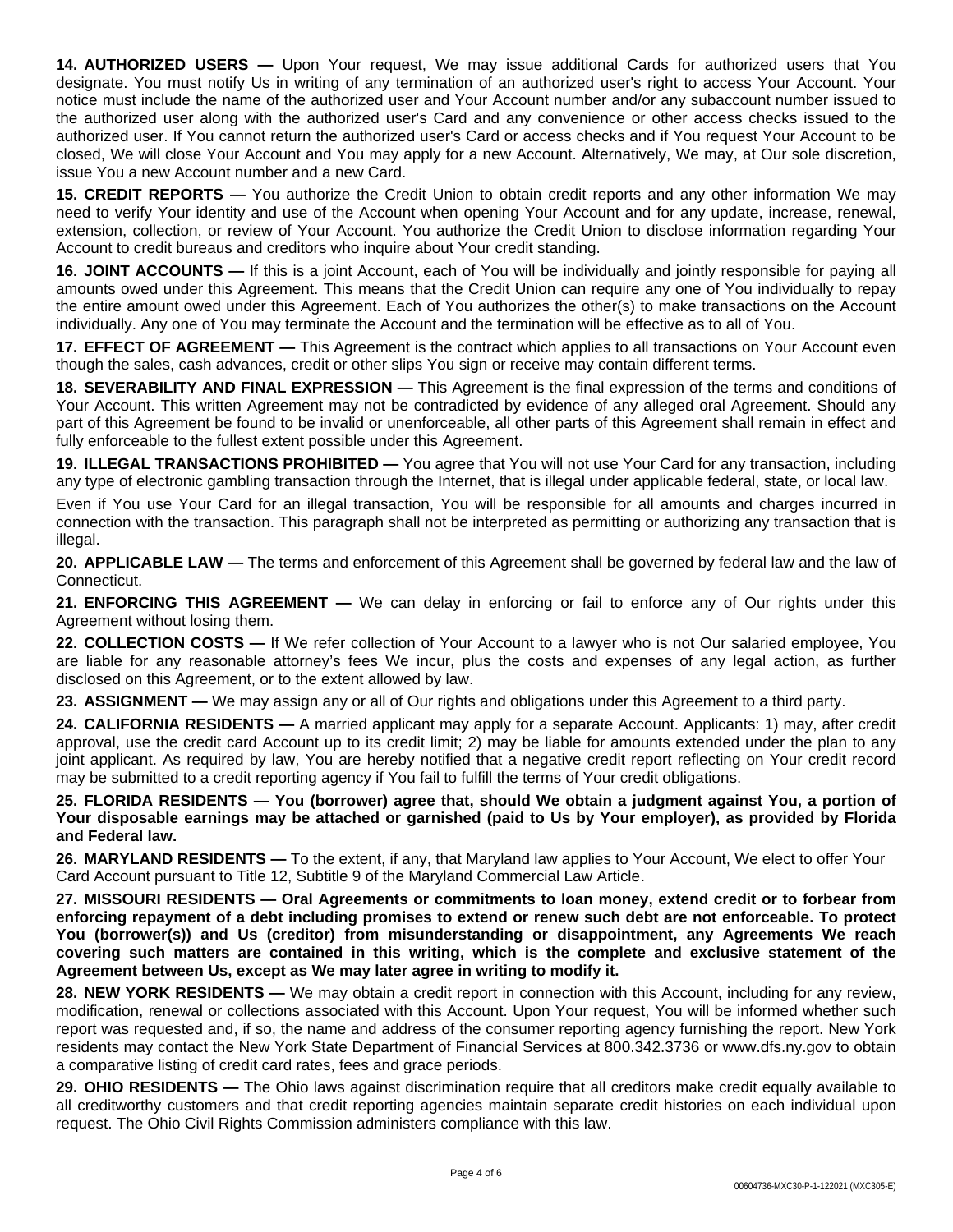**30. SOUTH DAKOTA RESIDENTS —** If You believe there have been any improprieties in making this loan or in the lender's loan practices, You may contact the South Dakota Division of Banking at 1601 N. Harrison Ave, Suite 1, Pierre, SD 57501, or by phone at 605.773.3421.

**31. WISCONSIN RESIDENTS —** If You are married, please contact Us immediately upon receipt of this Agreement at the address or phone number listed on this Agreement and provide Us with the name and address of Your spouse. We are required to inform Your spouse that We have opened an Account for You.

**32. NOTICE TO UTAH BORROWERS —** This written Agreement is a final expression of the Agreement between You and the Credit Union. This written Agreement may not be contradicted by evidence of any oral Agreement. As required by law, You are hereby notified that a negative credit report reflecting on Your credit record may be submitted to a credit reporting agency if You fail to fulfill the terms of Your credit obligations.

**33. THE FOLLOWING IS REQUIRED BY VERMONT LAW — NOTICE TO CO-SIGNER — YOUR SIGNATURE ON THIS NOTE MEANS THAT YOU ARE EQUALLY LIABLE FOR REPAYMENT OF THIS LOAN. IF THE BORROWER DOES NOT PAY, THE LENDER HAS A LEGAL RIGHT TO COLLECT FROM YOU.**